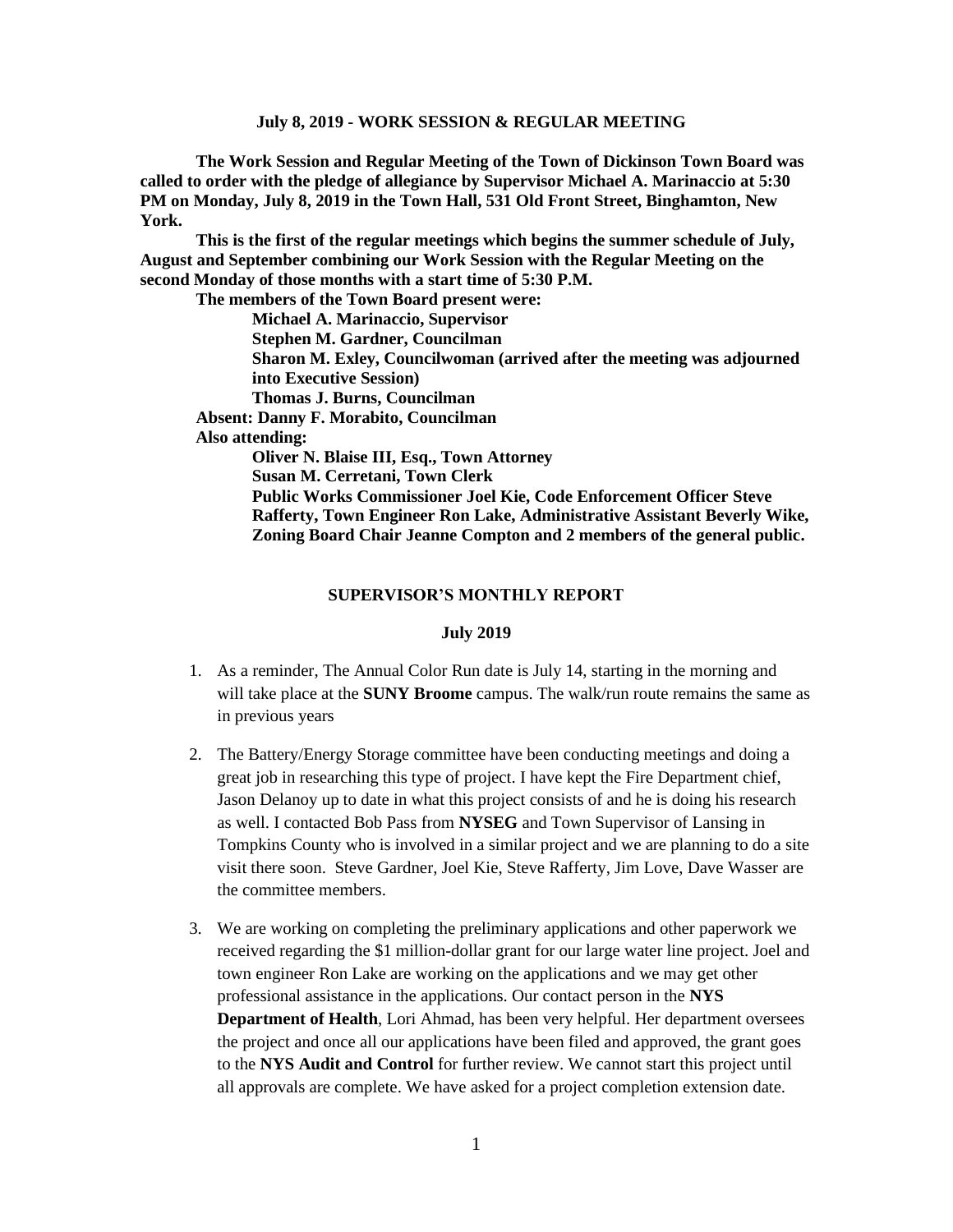### **SUPERVISOR'S REPORT CONT'D**

- 4. I attended the "Our Community Salutes of High School Enlistee Recognition Ceremony" which took place on June 19, Windsor High School, in recognizing and honoring local high school seniors who will be joining the military after graduation. It was a very inspirational event and I was honored to be invited.
- 5. I attended the County Shared Services meeting on Wednesday, June 26, 4 PM. About 8 municipalities attended. The County executive announced that the request to add use tax on cell phone bills to help pay for the new multi-million-dollar communication towers was approved by the state legislature. We also discussed how the county will cover the sales taxes that will be coming via sales tax on internet purchases. More on that as more information becomes available.
- 6. Joel and I met with Mary McFadden from the Broome County Department of Heath regarding a possible \$23,500 grant from her department to cover the costs of cement for sidewalk replacement. We identified sidewalks on Prospect St. for replacement. We need to approve the **Complete Streets Resolution** in order to qualify for the Grant. Joel can explain in more detail about the resolution.
- 7. Joel and I met with a group of engineers from the **NYS Department. of Transportation** to discuss the construction of a new bridge that crosses over I-81 on Front St. Discussion included a possible traffic circle at the intersection of Front and Old Front. Studies are being done on this and a public hearing will be held soon. I encourage town officials to attend this hearing. We also discussed the current status of the walk bridge and it is my opinion that this bridge due to its very poor condition, will be demolished once the new Front St. bridge is complete. The old Front St. bridge will remain in use as the new bridge is being built along the side of it.
- 8. We will once again honor **Maria Zobniw**, one of the victims in the **American Civic Association** tragedy that took place 10 years ago. The event will be on Monday, July 22, starting at approximately 11 AM and will take place at the **Maria Zobniw monument** across from the **Prospect Terrace Fire Station**. Everyone is invited to attend. I have been working with her husband Lubmir and with Joel. Father Ted from the **Sacred Heart** congregation will be in attendance as well as various officials.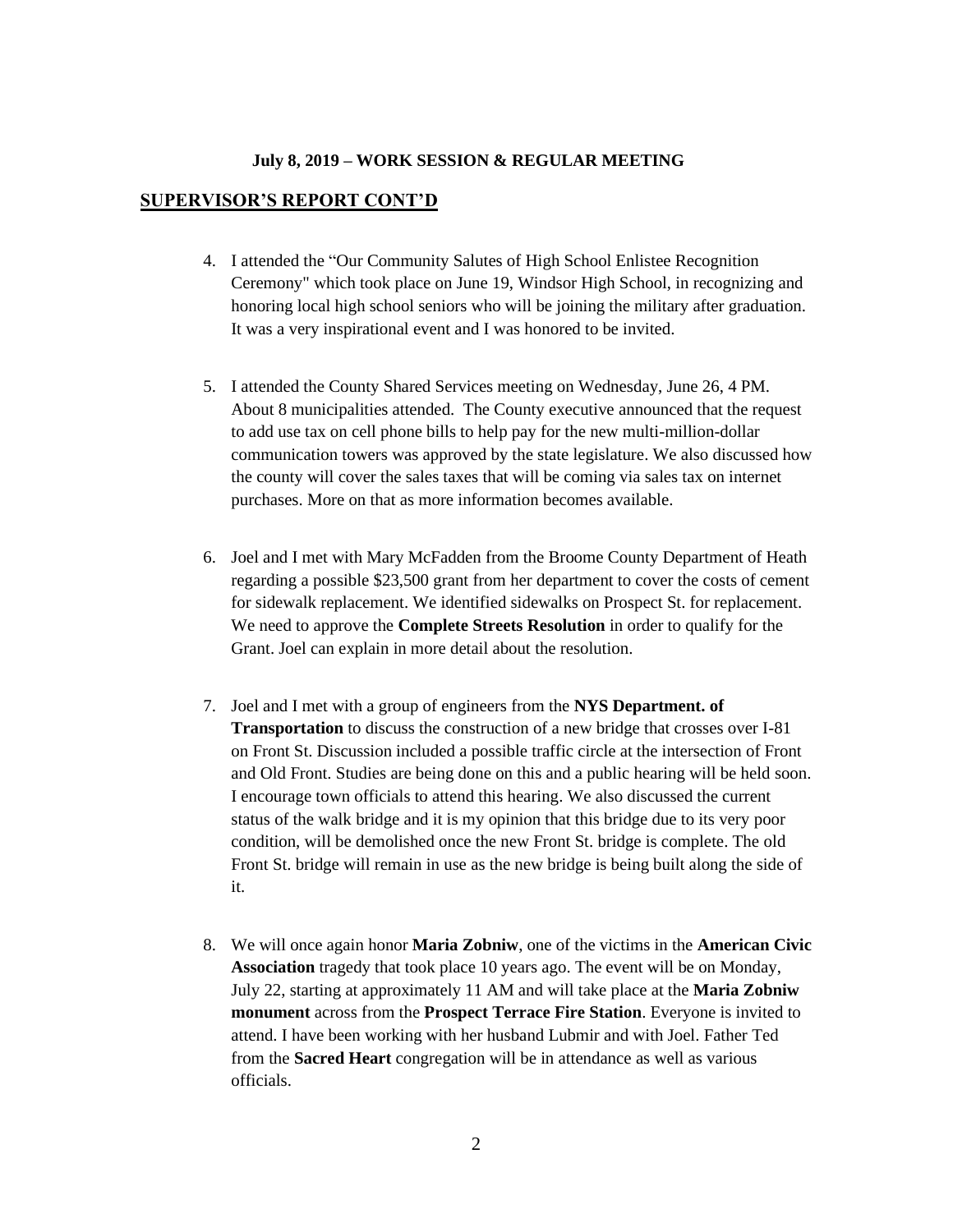# **SUPERVISOR'S REPORT CONT'D**

### **Code Violations Report**:

- 1. Appearance ticket issued to 16 Stearns rd., property Maintenance /sanitary code violations.
- 2. Appearance ticket issued to 48 Sowden, violation of building code, construction without a permit.
- 3. Appearance ticket issued to 68 Sowden, violation of building codes, handrails.
- 4. Appearance ticket issued to 7 JT Blvd., violation of property maintenance code, brush grass, weeds, etc.
- 5. Appearance ticket issued to 62 Sowden, garbage on front porch.

### **Dog Control Reports**

Report has not been submitted as of today

# **NYSEG Warning Letters:**

No **NYSEG** warnings issued

#### **Next Meeting:**

The next Board meeting will be on Monday, August 19 at 5:30. Work Session and Regular Meeting. This meeting is on the third Monday of August.

# **PUBLIC COMMENTS**

Regarding the proposed route 11 bridge construction project, resident Jim Love asked for verification of the location of the replacement bridge – will it be on the north or south side of the existing bridge. Public Works Commissioner Kie replied that it will be located on the north side of the existing bridge.

# **COMMITTEE REPORTS**

- **PUBLIC WORKS**
	- o Councilman Gardner reported that the North Moeller Street project has been completed. A new water main and storms have been installed.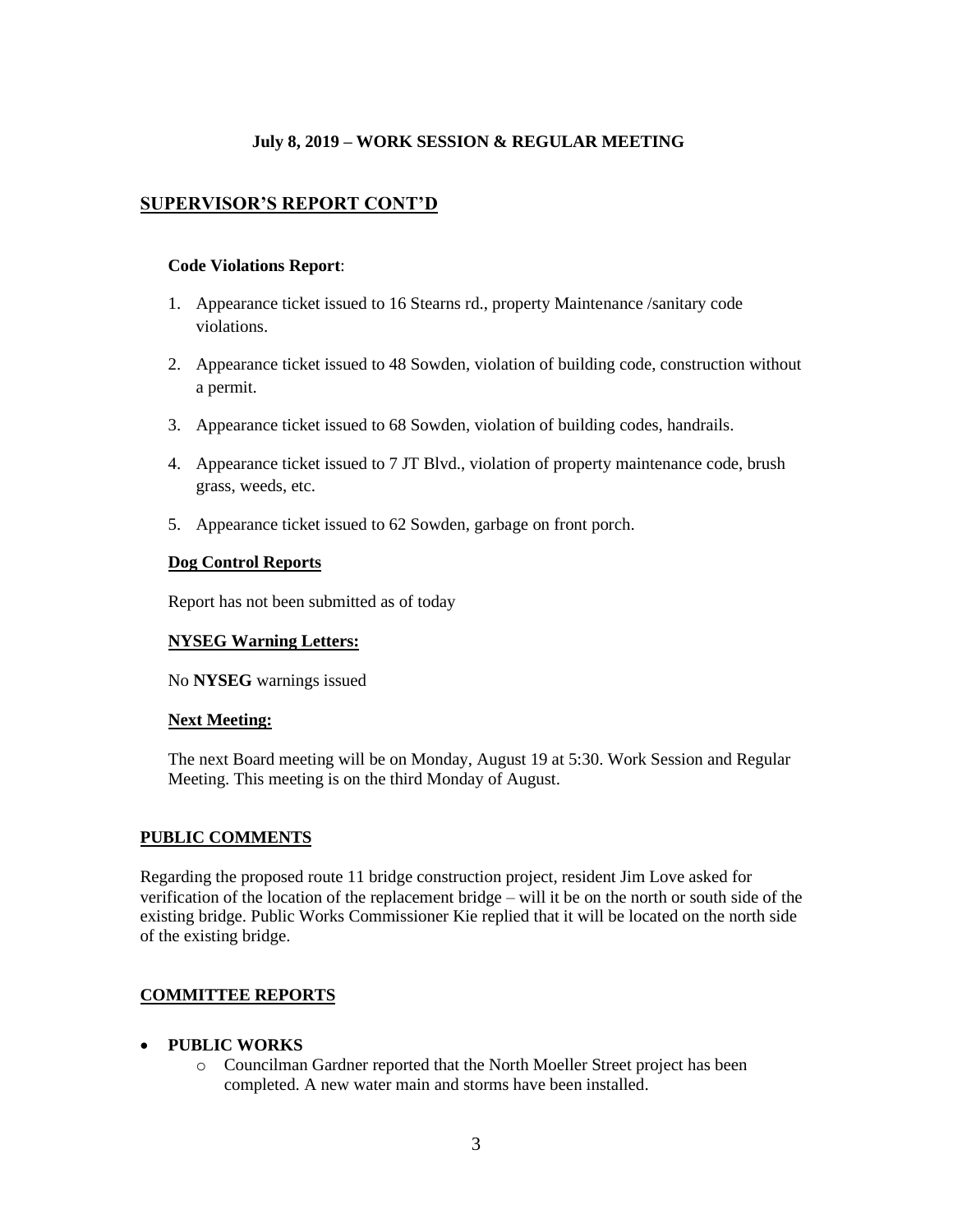# • **FINANCE**

# **TOWN CLERK MONTHLY FINANCIAL REPORT**

Supervisor Marinaccio asked for a motion to accept the **June Monthly Financial Report** for the **Town Clerk in the amount of \$1,365.59.** On a motion by Councilman Gardner seconded by Councilman Burns. All in favor.

| <b>Town Clerk's Report</b>             |            |
|----------------------------------------|------------|
| June 2019 in the amount of \$1,365.59: |            |
| <b>NYSDOH</b>                          | \$22.50    |
| NYS Ag & Markets spay/neuter program   | \$52.00    |
| <b>Supervisor Town of Dickinson</b>    | \$1,365.59 |
|                                        |            |

# • **PERSONNEL**

o Nothing to report.

### • **PLANNING**

o There was no planning board meeting in June.

### **ABSTRACTS FOR APPROVAL**

On Motion from Councilman Gardner, seconded by Councilman Burns to approve **abstract # 7**, dated **July 8, 2019** in the amount of **\$164,678.38.** Vote Ayes-3, Nays-0, Absent-2.

> Supervisor Marinaccio voting Aye Councilman Gardner voting Aye Councilwoman Exley Absent Councilman Morabito Absent Councilman Burns Aye

Unanimously passed and noted as duly adopted.

**Abstract Summary of Audited Vouchers for Funds respectively in the amount(s) of \$164,678.38.** 

### **Voucher #7 for July 2019 in the amount of \$164,678.38:**

| <b>General Fund</b>          | \$21,035.99  |
|------------------------------|--------------|
| <b>Part Town</b>             | \$63.43      |
| <b>Highway</b>               | \$104,529.11 |
| <b>Fire districts</b>        | \$0.00       |
| <b>Light Districts</b>       | \$4,006.15   |
| <b>Sewer Operating Dist.</b> | \$7,707.43   |
| <b>Water Operating Dist.</b> | \$27,336.27  |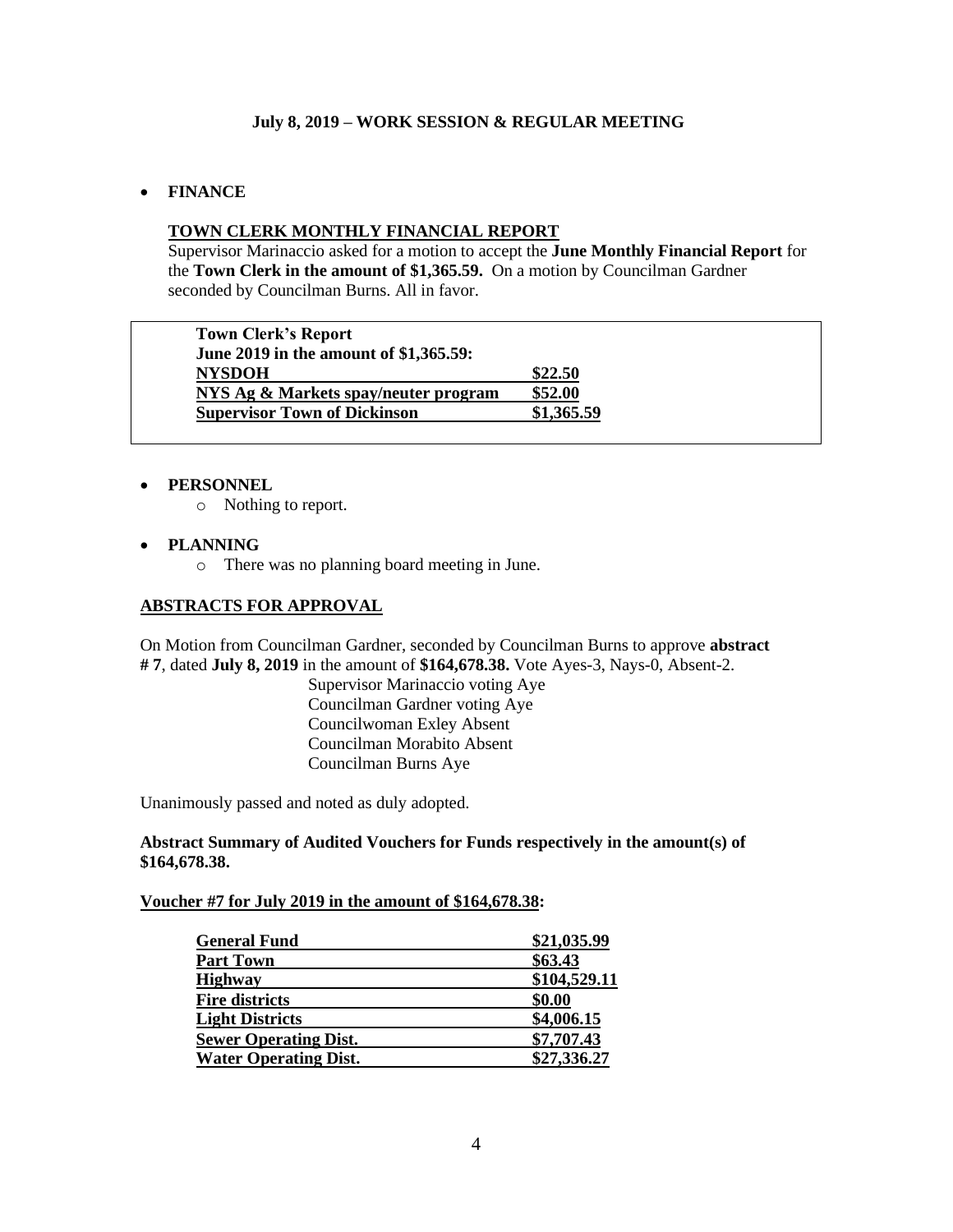# **APPROVAL OF MINUTES**

On a motion by Councilman Burns seconded by Councilman Gardner to accept the **Work Session June 3, 2019 and Regular Meeting Minutes of June 10, 2019**. All in favor. Vote Ayes-3, Nays-0, Absent-2.

# **ATTORNEY**

# **BATTERY ENERGY STORAGE LOCAL LAW**

Attorney Blaise stated that the committee will gather comments and meet with Attorney Catalano at the end of the month to discuss and revise the **Battery Energy Storage** proposal. Committee member Jim Love wanted to know the proper timeline sequence and asked if we must pass the Local Law first and then pass the **Community Host Agreement** or vice versa. Attorney Blaise stated that he would like to see a Local Law put in place first and then adopt the **Community Host Agreement**. However, Mr. Blaise stated that before we proceed, he is having Attorney Catalano research **Community Host Agreements**; specifically, the Town's agreement with the jail and another less complex agreement as a guide to see if a **CHA** can be used on this type of project.

### **NORTH ELY STREET DEED**

Attorney Blaise stated that the deed, drafted paperwork and survey of the North Ely Street property have been sent over to Mr. Armstrong's attorney.

#### **LOCAL LAW REPEAT OFFENDER FOR GARBAGE/SOLID WASTE VIOLATIONS**

Attorney Catalano will be distributing a draft of the local law - repeat offender for garbage/solid waste violations for the board members to review.

# **MARIA ZOBNIW DAY PROCLAMATION**

#### **RESOLUTION 2019-17**

The following Resolution was offered by Councilman Gardner, who moved its adoption, seconded by Councilman Burns to wit:

BE IT RESOLVED, by the Town Board of the Town of Dickinson, Broome County, New York as follows:

### **RESOLUTION: DECLARING JULY 22, 2019 AS MARIA ZOBNIW DAY IN THE TOWN OF DICKINSON**

The question of adoption of the foregoing Resolution was duly put to a vote on roll call which resulted as follows: All in favor. Vote Ayes –3, Nays – 0, Absent-2.

> Supervisor Marinaccio voting Aye Councilman Gardner voting Aye Councilwoman Exley Absent Councilman Morabito Absent Councilman Burns voting Aye

All in favor.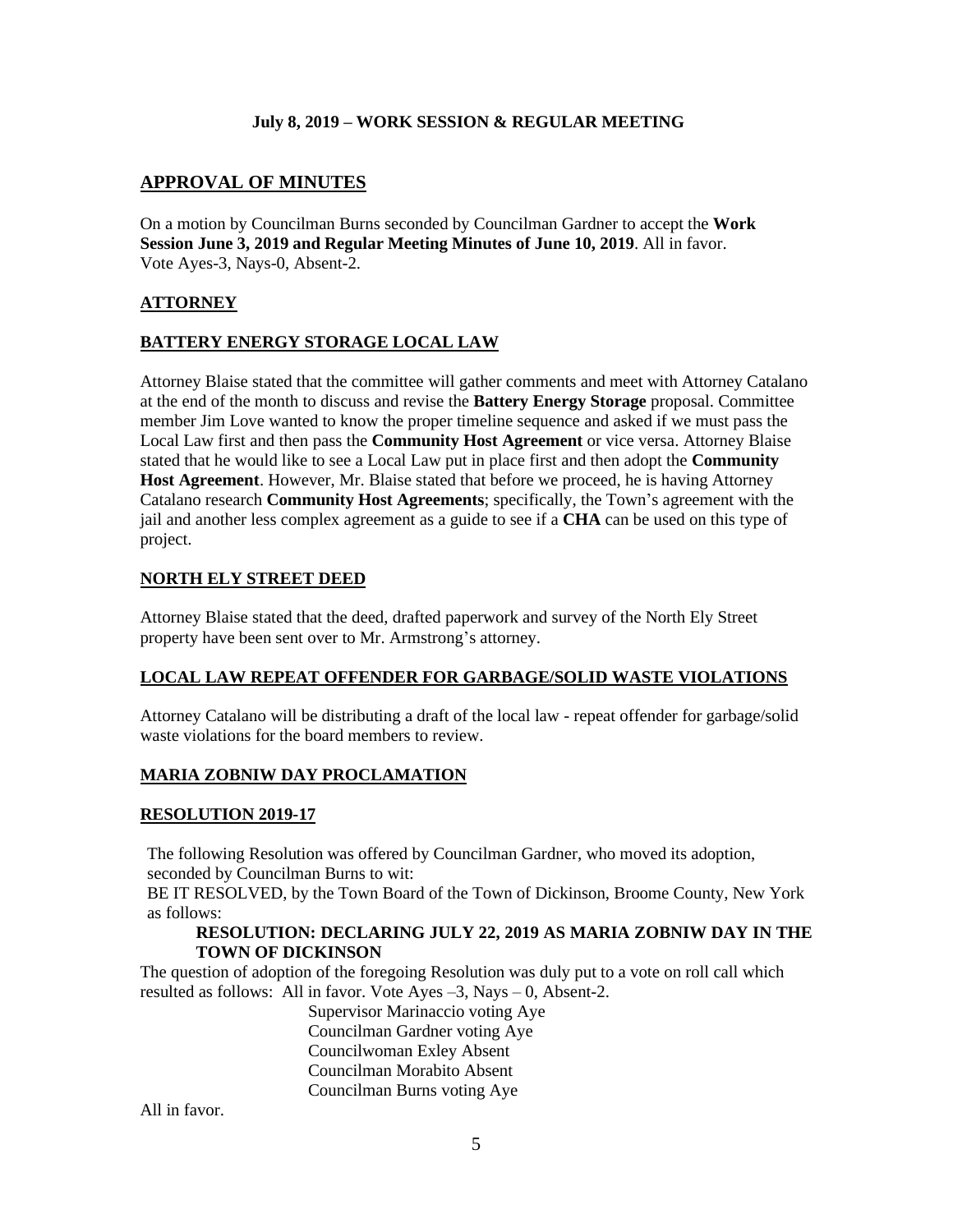### **COMPLETE STREETS**

Attorney Blaise read the text of the resolution **Establishing A Sustainable Complete Streets Policy for Street and Transportation Projects** and noted he will make a few language changes to the document.

Supervisor Marinaccio stated that we need the **Complete Streets** resolution in place in order to be eligible for sidewalk replacement project monetary assistance.

### **RESOLUTION 2019-18**

The following Resolution was offered by Councilman Burns, who moved its adoption, seconded by Councilman Gardner to wit:

BE IT RESOLVED, by the Town Board of the Town of Dickinson, Broome County, New York as follows:

# **RESOLUTION: ADOPTING A RESOLUTION ESTABLISHING A SUSTAINABLE COMPLETE STREETS POLICY FOR STREET AND TRANSPORTATION PROJECTS.**

The question of adoption of the foregoing Resolution was duly put to a vote on roll call which resulted as follows: All in favor. Vote Ayes –3, Nays – 0, Absent-2.

> Supervisor Marinaccio voting Aye Councilman Gardner voting Aye Councilwoman Exley Absent Councilman Morabito Absent Councilman Burns voting Aye

All in favor. Resolution attached.

# **ADAMS DRIVE – HARSH SEWER LATERAL PAYMENT AGREEMENT**

Attorney Blaise instructed Clerk Cerretani to file the sewer lateral payment agreement between the Town of Dickinson and Kristan and Debbie Ann Harsh of 117 Adams Drive with the Broome County Clerk's office. If the current property owners ever decided to sell the property, the agreement would be found as a record attached to the property in a title search.

#### **DEPARTMENT REPORTS**

#### **PUBLIC WORKS – WATER DEPARTMENT & HIGHWAY DEPARTMENT**

• Public Works Commissioner Kie reported that the Highway Department will continue the milling and paving of Old Front Street.

#### **CODE ENFORCEMENT**

#### • **FIRE AT ECONOLODGE**

Code Officer Rafferty reported on the recent fire at the **EconoLodge** on Front Street. The fire that occurred was arson. The smoke alarms and strobe lights went off as they were supposed